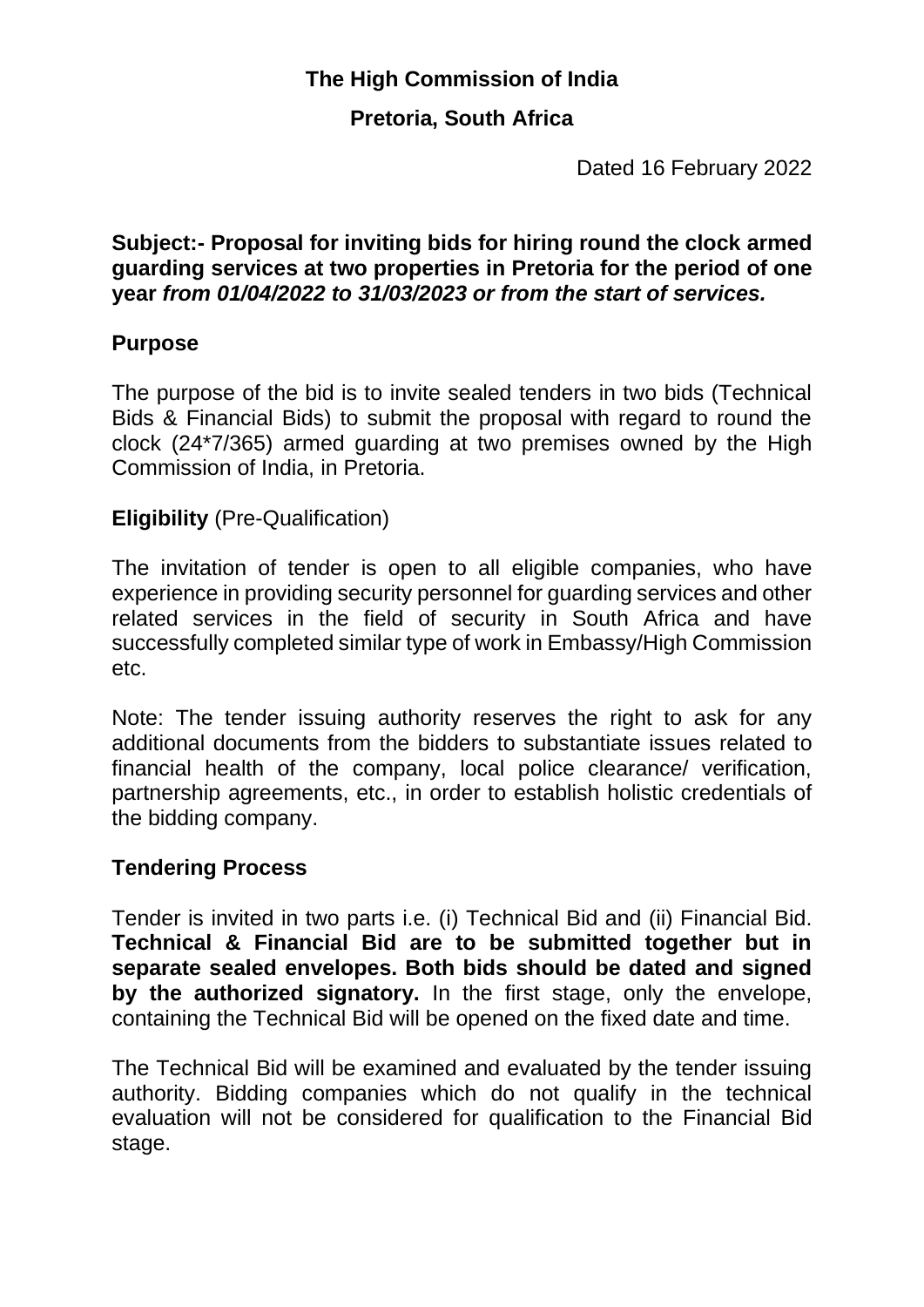### **Financial bids**

Bidding companies, which have qualified in the Technical Bid stage, will be informed by email to be present on the date and time fixed by the tender issuing authority and the financial bids will be opened in their presence. The selected company will be announced after following due process and with the approval of competent authority.

The quotations/bids in sealed envelope addressed to 'Head of Chancery, High Commission of India, Pretoria', be delivered by hand at the Reception of High Commission of India, Pretoria latest by 9 th March*, 2022*.

Schedule of opening of bids is as follows:-

Opening of Technical Bids- **1400 hrs on 10th March***, 2022*

#### **Scope of Work**

The scope of work is as follows: -

- Round the clock (24X7) armed guarding (two guards) at two properties and unarmed guarding (one guard) at one property of the High Commission of India in Pretoria.
- Take periodic patrolling and surveillance for suspected activities of visitors in the premises and outside the premises.
- Keep a watch over for any sabotage, damage, fire in order to safeguard the property, men, material, machines and document system at site.
- To be alert and detect unattended packages and strange objects and respond quickly in emergency situations like fire, law & order, medical etc.
- Perform all security duties assigned by the High Commission of India.

#### **Attributes of Security Guard**

- Should be alert on duty, both physically and mentally throughout the shift and report any issues immediately to the supervisory officer in the Mission.
- Must be well versed with fire emergency procedures and handling of fire extinguisher.
- Should be physically and mentally fit and should not be suffering from an apparent disability. The provider should submit Medical Fitness Certificate in respect of every Security Guard from an authorized Medical Practitioner.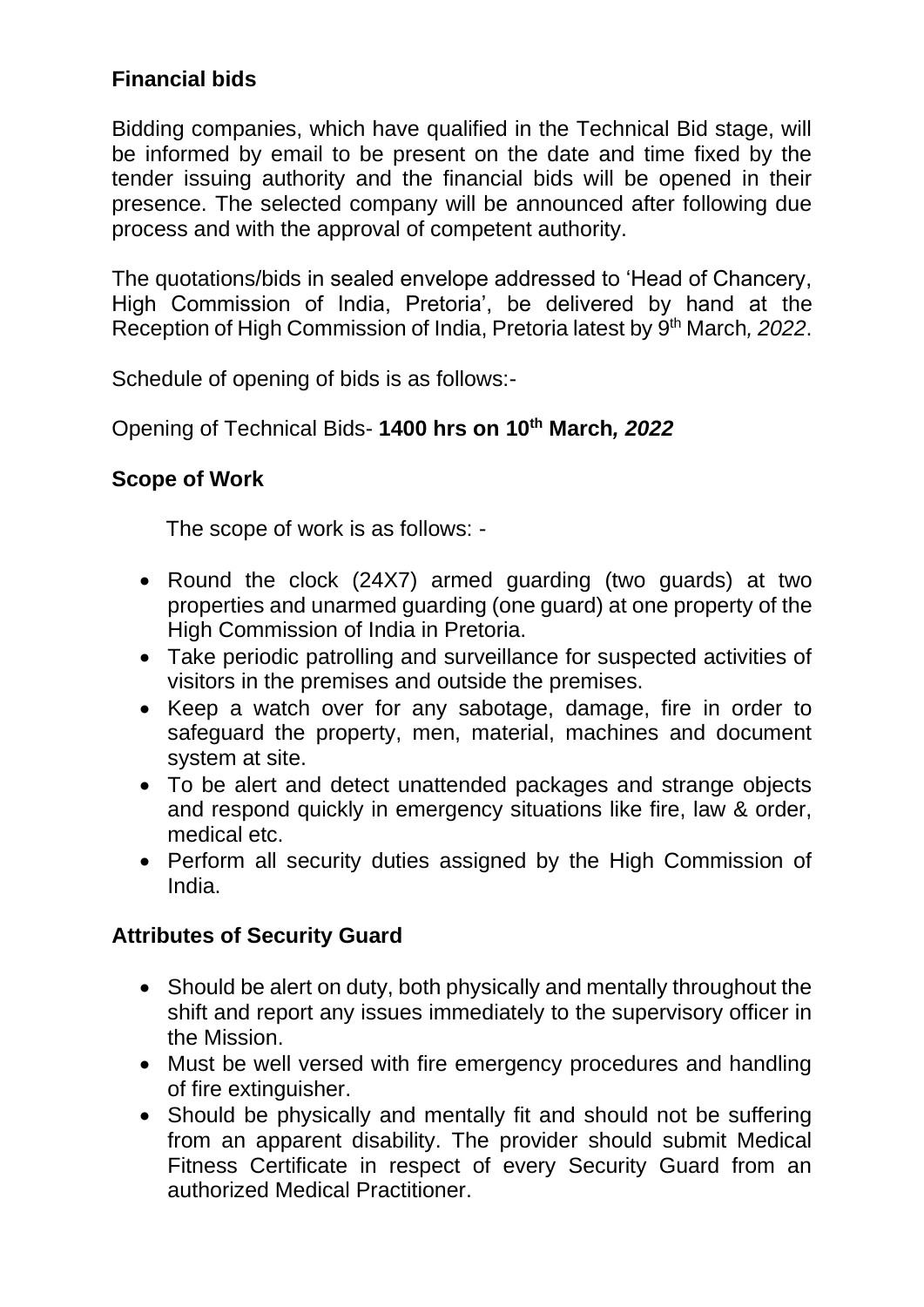- Should not be emaciated, feeble and timid in an apparent sense.
- Must be well versed in English Communication.
- Should be proficient in the local language (so as to deal with local visitors and unruly persons)
- Should be thoroughly proficient and trained in handling of security equipment he is supposed to carry or use.
- Should have possessed training in basic security duties such as access control and anti-sabotage checks (of persons, baggage and vehicles) including use of firearm and basic security tools such as HHMD, DFMD, CCTV monitoring etc.

#### **Terms & Conditions**

- **The validity of the contract will be for a period of one year which may be further extended as per requirement. There will be no price escalation during the contract period.**
- The contract may be terminated by either party by giving one month's notice.
- The agency should be able to provide additional strength of security. Charges of extra manpower should be the same as for the deployed guard.
- A dedicated remote panic button system for the guards, linked to the Security Control Room for the monitoring function must be operational at all times (24X7).
- A dedicated Armed Response service should be available for backup in any emergency.
- Security Guard should not be more than 45 years of age.
- The agency will submit the Character and Antecedents Certificate of their guards duly vetted by local Government's security department(s) before deployment.
- Security Guard deployment should be regular. In case of any change of regular security guard, it should be immediately reported to Resident and supervisory officer of the Mission.
- In the event of deployment of a lethargic guard being negligent to his duties, will tantamount to recall from duty and have to substitute with active guard.
- Security Guard should have attended education at least upto  $10<sup>th</sup>$ Standard.
- The agency should observe and confirm to all rules, regulations and bye-laws of the local authority concerned and comply with all statutory regulations specially relating to Employees Provident Fund and other laws in any way relating to Security Agency.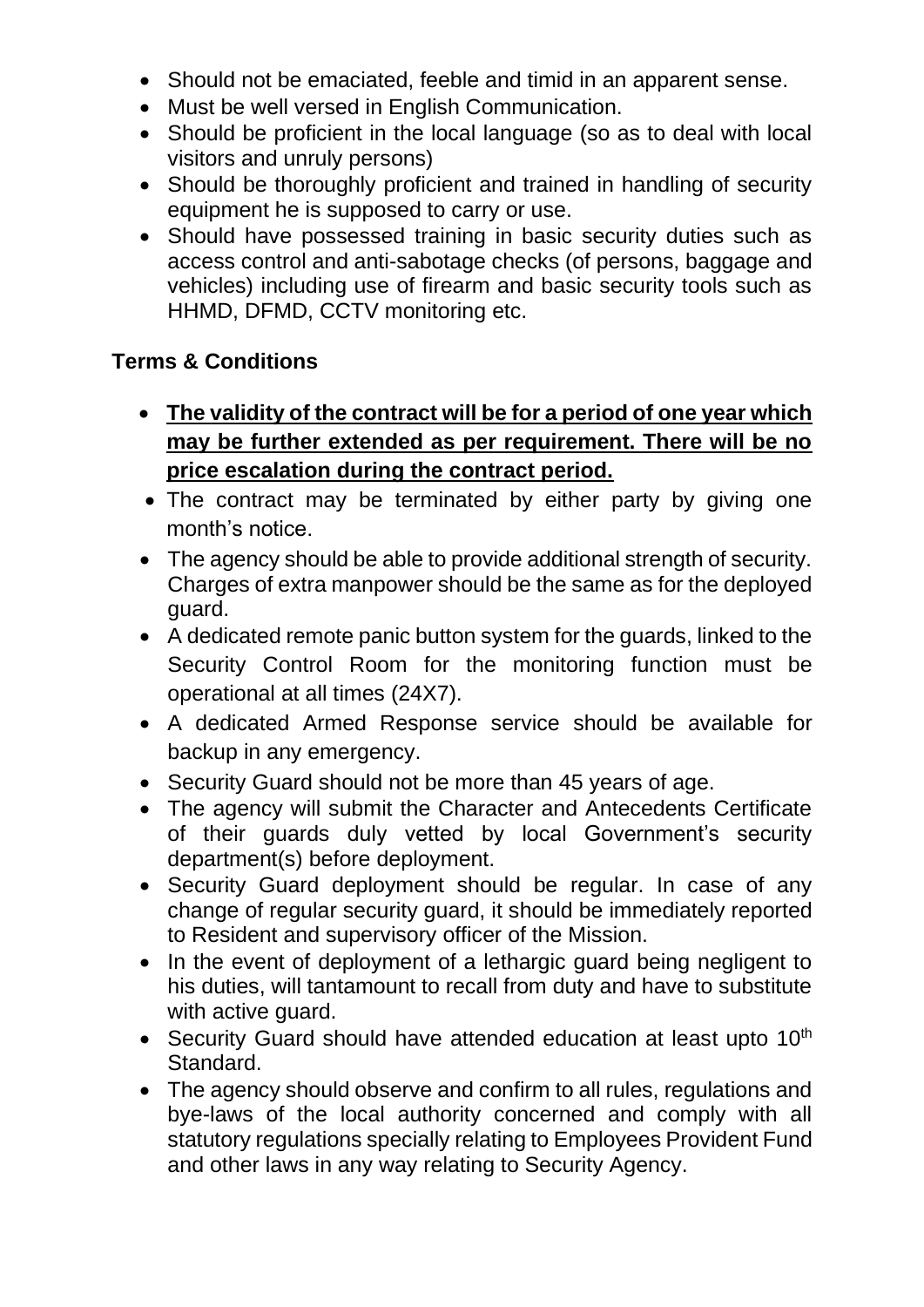- The Security Agency to whom contract is awarded, shall be responsible for providing medical facility to the security personnel provided by the company.
- The agency should have a system of undertaking supervisory checks of functioning of their Security Guards to ensure their discipline, alertness, proper uniform, conduct in the course of their duty. Also provide the system of supervision/surprise checks e.g. number of scheduled and surprise visits in a given period.
- The agency will be required to execute an indemnity bond for a mutually agreed amount and terms.
- The agency should comply at all times with all statutory and other requirements for ensuring the health, safety and welfare of the persons deployed in security.
- The agency should indemnify and keep indemnified the High Commission of India against any loss, damages, fines, premium, levies, costs, charges and expenses that the High Commission of India may suffer or incur on account of breach of any law, rules and regulations of the Government or any local authority or breach of any term or covenant of the contract.
- The Tenderers shall submit documentary evidence in respect of their financial and technical capabilities and also of their experience in execution of similar nature of work.
- The Security Agency to whom contract is awarded, shall be responsible for loss or damage etc. to the property, life and limbs of Mission staff etc. due to negligence of Security personnel or substandard services of the security agency and in such case the amount of damage / theft etc. shall be recovered from the Security Agency.
- In case of arbitration, only rules under South Africa is to be applicable.
- The proposal should be valid for a minimum period of 90 days to cater for administrative processes.
- The tender issuing authority reserves the right to withdraw/cancel the tender for any reason whatsoever after publication/award of the contract.
- *3. Proforma for Technical Bid is placed at Appendix A*
- *4. Proforma for Financial Bid is placed at Appendix B*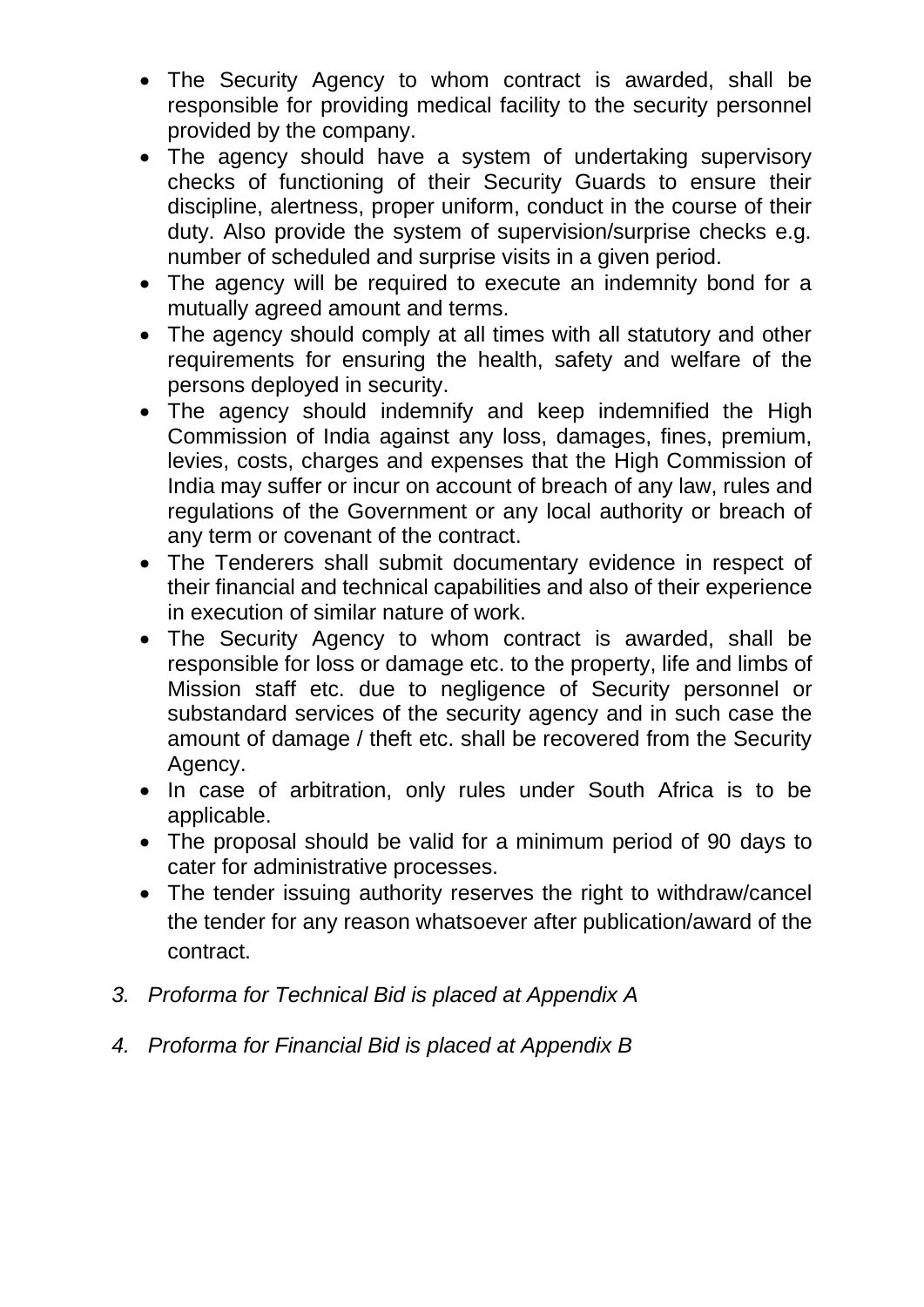# **TECHNICAL BID PROFORMA (for armed guarding service)**

Name of the firm:

## Contact details :

| SI  | Subject                                      | <b>Remarks</b> |  |  |
|-----|----------------------------------------------|----------------|--|--|
| No. |                                              |                |  |  |
| 1.  | Year of experience in armed guarding         |                |  |  |
|     | services. (Attach relevant documents)        |                |  |  |
| 2.  | What other security services provides        |                |  |  |
|     | besides manpower services                    |                |  |  |
| 3.  | Detail of present contract of security       |                |  |  |
|     | services undertaken by company.              |                |  |  |
| 4.  | Detail of past contract of security services |                |  |  |
|     | undertaken by company.                       |                |  |  |
|     | Name of Embassy/High Commission, where       |                |  |  |
| 5.  | presently providing security services.       |                |  |  |
|     |                                              |                |  |  |
| 6.  | Name of Embassy/High Commission, where       |                |  |  |
|     | providing security services in past.         |                |  |  |
| 7.  | Had provided security services ever to High  |                |  |  |
|     | <b>Commission of India or Consulates?</b>    |                |  |  |
| 8.  | Standard duty hours for guards.              |                |  |  |
| 9.  | Dedicated paramedical response.              |                |  |  |
| 10. | Dedicated remote panic button system.        |                |  |  |
| 11. | Does the company have its own training       |                |  |  |
|     | facility or availing the facility of another |                |  |  |
|     | provider (details thereof)? Curriculum and   |                |  |  |
|     | duration of training of the security guards  |                |  |  |
|     | and the supervisors?                         |                |  |  |
| 12. | Manpower/logistic strength. (Size of reserve |                |  |  |
|     | pool of men, response teams, patrol          |                |  |  |
|     | vehicles/security equipment/control<br>room  |                |  |  |
|     | facilities/communication equipment etc.)     |                |  |  |
| 13. | Attrition rate of security guards<br>and     |                |  |  |
|     | supervisors                                  |                |  |  |
| 14. | Operations in the countries.                 |                |  |  |
| 15. | Type of uniform, gears etc.                  |                |  |  |
| 16. | Mode of communication availed by guard       |                |  |  |
|     | with the company.                            |                |  |  |
| 17. | Firefighting training.                       |                |  |  |
| 18. | Grievance redressal system                   |                |  |  |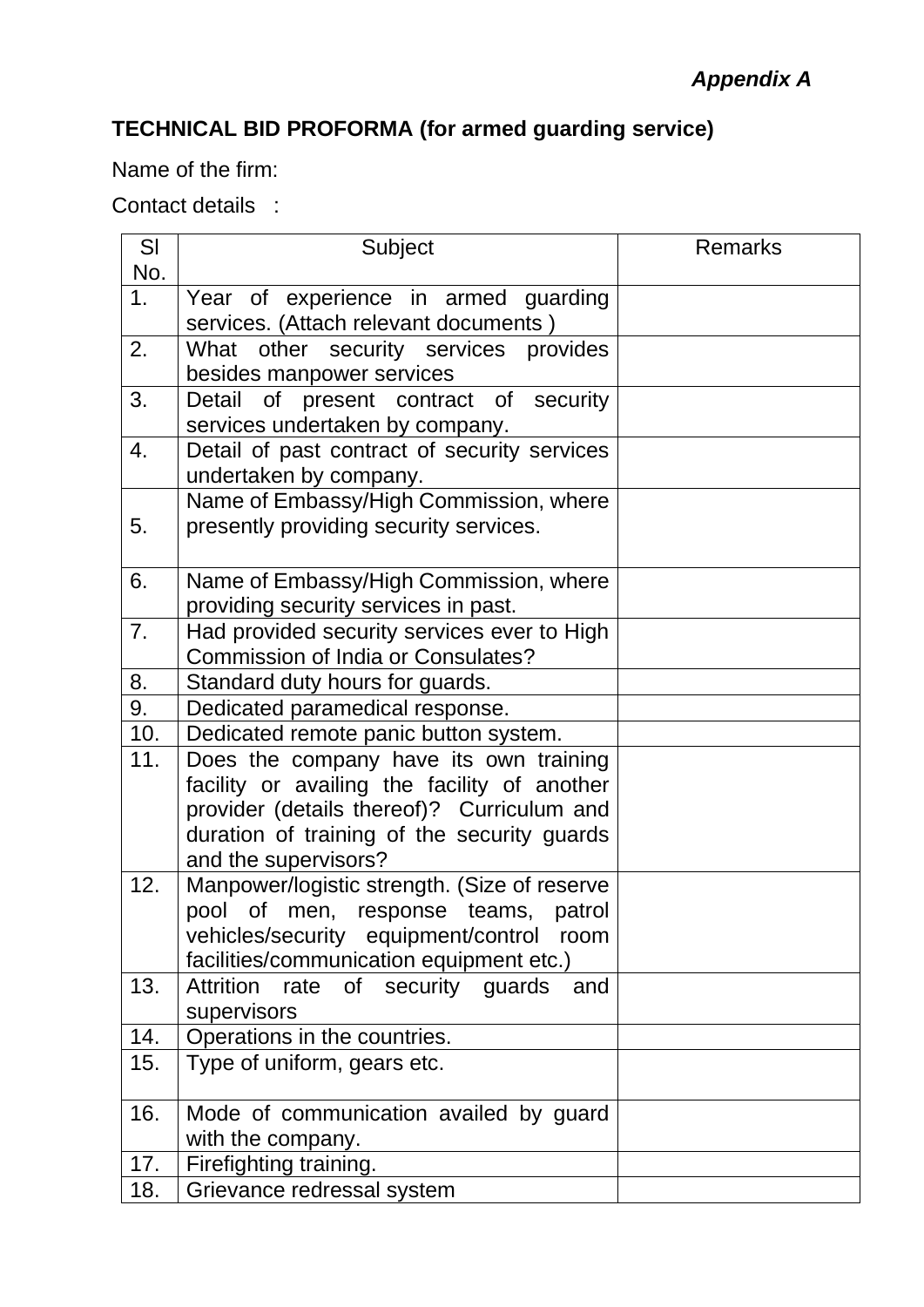| 19.   | Take home pay and allowances of the             |  |  |
|-------|-------------------------------------------------|--|--|
|       | security guards.                                |  |  |
| 20.   | Registered/licensee as security agency with     |  |  |
|       | Govt. of South Africa- Complete Details.        |  |  |
| . 21. | Having Industry certification obtained by the   |  |  |
|       | company for its quality?                        |  |  |
| 22.   | Agency's relationship/liaison with Local/       |  |  |
|       | <b>Diplomatic Police</b>                        |  |  |
| 23.   | Scope and limit of liability to compensate for  |  |  |
|       | its security failures in monetary terms (either |  |  |
|       | from its own resources or through insurance)    |  |  |